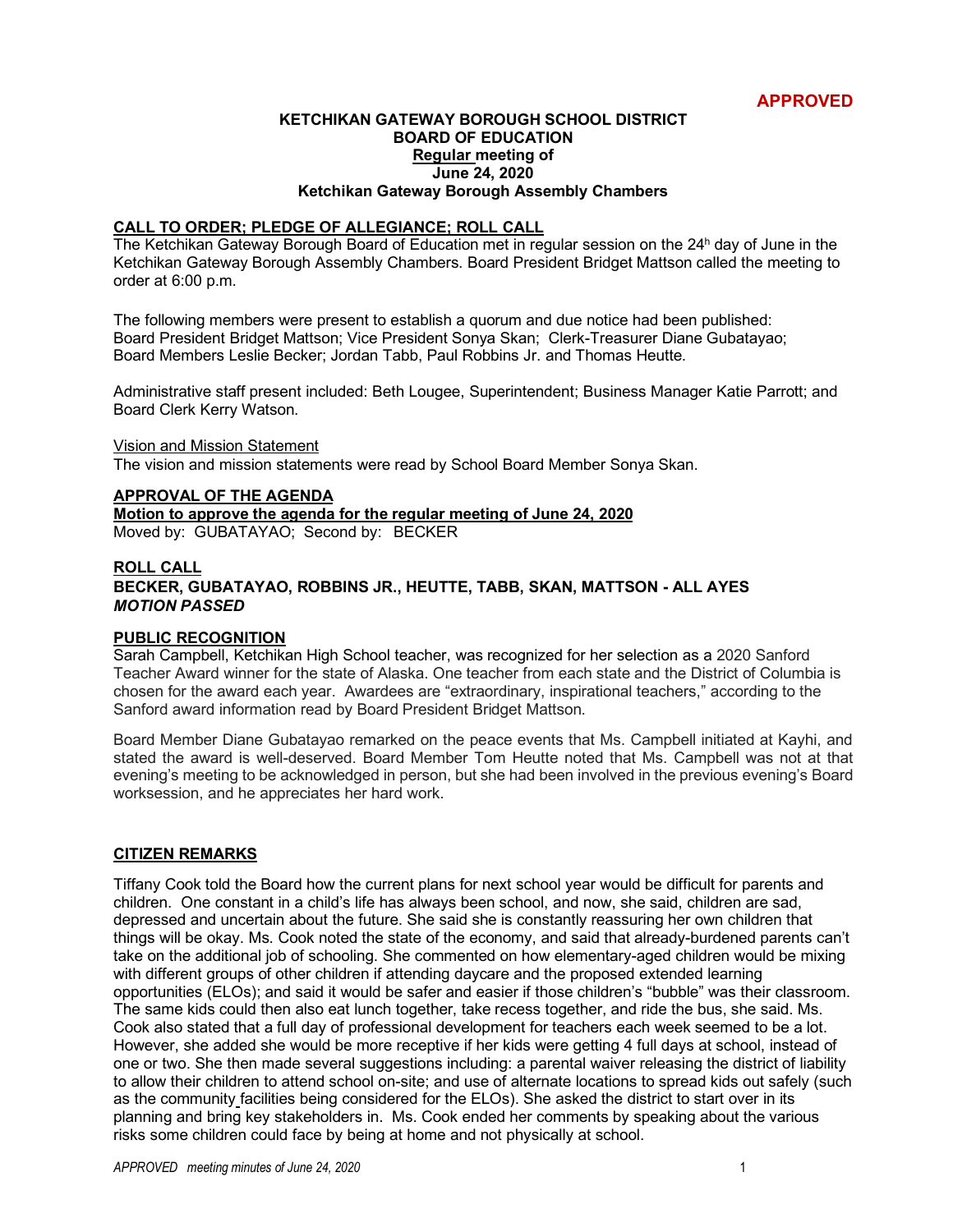Nicole Anderson spoke about the CDC guidelines for school reopening, which she'd heard the Smart Start team reference in regards to Ketchikan's restart plans. The guidelines are not "a must" for the district to follow, she said. According to the CDC, the district can determine how to implement the considerations in collaboration with the state and local community and adjust to its unique needs and circumstances, she said. Ms. Anderson indicated that the district could accommodate more than 50% capacity in its schools because the CDC's recommendation to space seating and desks at least six feet apart in a classroom is "when feasible." Seating on school buses could also be more flexible, she indicated. Ms. Anderson also had suggestions for addressing distancing issues in bathrooms and in hallways, with the goal of allowing for more children in school. Physical barriers such as the shields could be used in between sinks in the restrooms as a safety measure and taping on floors could be employed, as is done in grocery stores, to provide distancing directions to children passing each other. Ms. Anderson also cited the CDC as recommending keeping small groups of children together as much as possible, especially at the younger ages, i.e. a cohort. She posed questions about: the extended learning opportunities; the number of hours her child might spend in asynchronous learning; whether there would be student instruction on the teacher professional development day; and if the school year would need to be extended to make up for a later start date. Lastly, she stated she would sign a waiver if it meant her children would be onsite in a classroom learning with a teacher.

Alexandra Ginter stated that COVID-19 is not going anywhere soon, and asserted that the world will not be infection free again. Is only 50 percent school capacity what is intended for the future of Ketchikan's children, she asked? Ms. Ginter stated that level is unacceptable. She stated that 50% of Ketchikan students failed to meet grade level standards for most core subjects. Children will continue to drop behind, she said, if there is a reliance on online learning. She also commented on the CDC recommendations for schools in regards to being adaptable to a particular community's needs and circumstances. She cited the local COVID case statistics with the number of cases recovered, and with no deaths; and asked what were the statistics and death rates compared to a bad flu season. Ms. Ginter questioned what would warrant each risk level regarding schools, and what data would be utilized specific to Ketchikan. She also questioned if 100% school capacity was being considered, indicating the community was advocating for such. Ms. Ginter said she'd heard that Alaska's Education Commissioner had commented that school reopening levels should be a community-based decision. Ketchikan should not have to abide by the same guidelines as communities with higher infection, she said.

Sharli Arntzen stated she was dismayed at the district's current draft Smart Start Plan, asserting that it lacked community engagement and is not what is best for students. While she said she appreciated the district's efforts to stay abreast of the CDC guidelines and to prioritize student and staff safety, she indicated it was due to the district's concern with liability. The district should put the quality of education at as high a priority as its liability, she said. Ketchikan children need to be in school five days a week, she maintained. Without that schedule, her family will look at other schooling options, she said. She also described the effects on children and families of being in school on site at less than that. Ms. Arntzen also said she was concerned with transparency in regards to the May 27 Board action which dealt with parts of the Smart Start plan. She said she understood the need to set a school start date, but felt the plan was pushed through without community engagement. She also spoke to how a four-day school week was addressed in a June 4 letter to parents from the superintendent. The plan means there will be one full day when no students are at school; and working parents would have to make arrangements for children not to be left at home alone, she said. Online instruction and too much screen time was another situation she described. All healthy children should be in school full time with good hand-washing and physical distancing in place, she stated; adding she doesn't support wearing of masks. Ms. Arntzen also suggested polling staff anonymously on the impacts of school plans.

Ms. Arntzen also read a letter from her ten-year old daughter to the School Board. The youngster wrote that she wanted to go to school very badly and that she did not like distance learning. She questioned why students couldn't "go back to school without a mask" when she'd seen many people protesting with no masks on and without social distancing. She wrote that she hopes to be able to go to school for more than one day a week.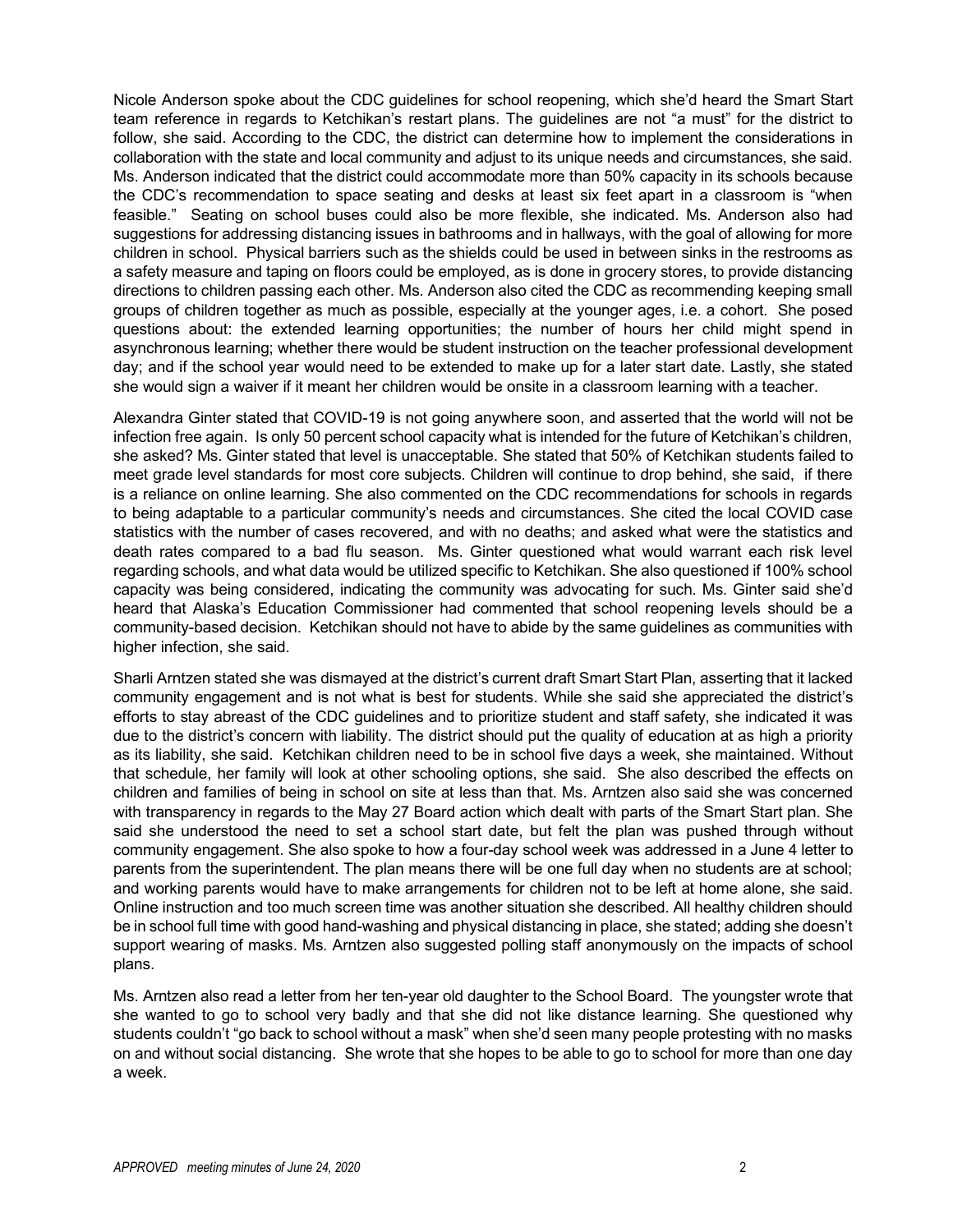Jill Cowan first expressed that it was distressing to her that young people's education was being decreased while liquor stores, dispensaries and other establishments had been opened. Providing youth with a quality education is "essential," she stated. Ketchikan can find a way to get students back into the classroom full time by thinking outside the box, she said; and suggested a multidisciplinary committee to identify solutions. She shared some suggestions which included: utilizing other facilities for additional class space and to allow for social distancing; and providing additional staffing through seeking volunteers, substitutes, and bringing teachers out of retirement. Ms. Cowan asserted that all involved in planning for school reopening need to focus on "what can be done" and show that education is "essential." She also shared her middle-school student's issues accessing Zoom and attempting to get a working computer; issues which were never completely resolved by the end of the school year. She contended the district, and Ketchikan overall, lacks adequate infrastructure for online learning to be successful. Ms. Cowan also briefly described how as a nurse she'd been involved in rapid training in regards to preparation for potential COVID-19 hospitalizations. She cited this situation to illustrate: "if there's a will, there's a way;" and asked the district to use the same approach in trying to re-open school fully.

Angela Blandov spoke of her challenges as an adoptive parent with two preschool age children with various special needs. With the closure of school and community agencies due to COVID-19, she lost access to necessary services and respite, she said. She described issues with the Zoom sessions for her children as well, particularly due to their age and needs. Ms. Blandov said she is doing everything she can as their mother, but her children need physical and occupational therapy and speech services, among other specialized services. The impact of school closure on special needs children needs to be considered, she stressed.

Nathaniel Currall said the Board has a tough job, but it exists to represent the community, provide the best education it can, and not to be a rubber stamp. He said the only update he'd seen to school start plans since the last School Board meeting was changing the professional development day from Wednesday to Friday. For teens, that schedule would be viewed as a three-day weekend, he said. Mr. Currall said his biggest objection to plans for next school year is that students aren't being schooled 5 days a week. If the district operates schools at 50% capacity, why can't half the kids go every other Friday, he asked; adding that would provide more of a school year. He cited an average class size of under 20 students per classroom at Point Higgins to counter information the district had cited for not being able to provide appropriate distancing measures in a classroom at full capacity. That average size of students in a classroom was workable, he indicated. Mr. Currall stated there was confusion in the community as to whether the Smart Start plan was mandated or not; and added that the state's education department website shows that it is not. He also commented on his disappointment with Ketchikan's spring instruction not being graded and lacking any new material. In comparison, other communities in Southeast did provide new material instruction and required grades, he said. Mr. Currall also asked for clarification to the community and parents on how positive COVID cases in the community would trigger various risk levels for schooling scenarios. He concluded by asking that the Board consider the community's comments and suggestions.

Tamra King also referenced the state's information on Smart Start plans and framework. She said that Ketchikan and much of Alaska is struggling with job loss. She stated there are a lot of people who desperately need jobs and perhaps the district could hire some of them. She said she sided with parents who said they would sign a waiver if they felt their children were okay to go into school.

## **Claims for Information - June 12, 2020**

Clerk Treasurer Diane Gubatayao stated that she hopes the district is purchasing as much as possible from local businesses due to the current economic situation.

### **Superintendent Report**

Superintendent Beth Lougee thanked the public for their comments and suggestions. She said the Smart Start Plan continues to be a work in progress; and that the district team is listening to the public and will continue to do so.

Several Board Members then responded to the public comments. Board Member Gubatayao referred to the suggestion of a parent waiver, and asked if the district could get legal advice on that question if that had not already been done. She also suggested conducting another parent survey and also one for staff. The staff could be asked what risk level they are comfortable working in, she said.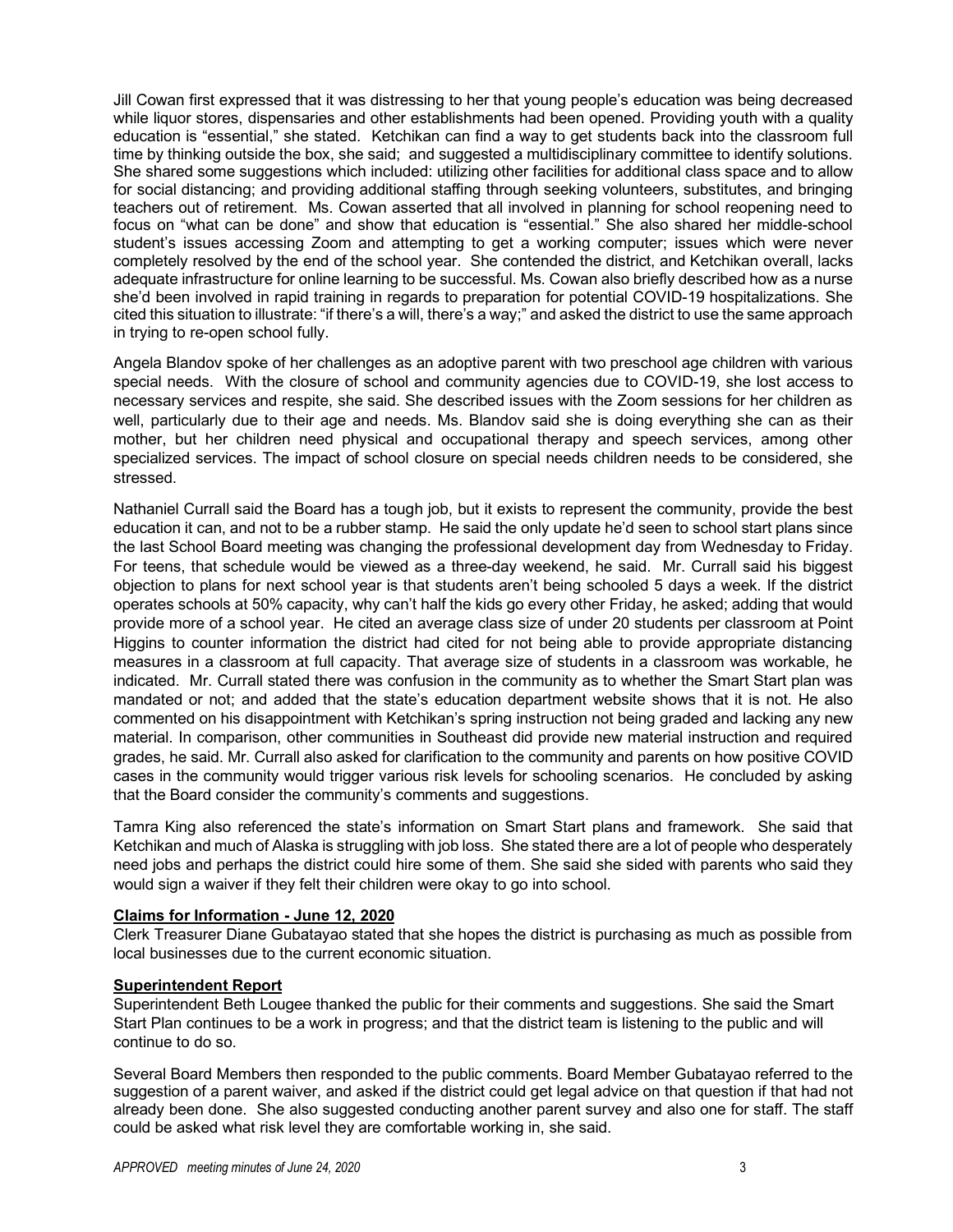Board Member Paul Robbins Jr., thanked the speakers and said much of their testimony had been eye opening to him. He added that he didn't think enough parent choice had been sought. Mr. Robbins reported that the superintendent and planning team have been considering the particulars of Ketchikan in regards to risk levels and what that means for school capacity. He said the speakers' input was very valuable.

Board Member Jordan Tabb also thanked those who spoke. He referred to the planning to use additional facilities so that schooling was available, within the guidance of what the district is being told is safe. He addressed the concept of a waiver as well. Either the district can provide a school that is safe, or it cannot. He indicated the district cannot provide a fair educational opportunity to all students if some parents can accept a risk for their children, while others cannot. Mr. Tabb also addressed the comment about students needing special education services, stating it is his understanding services will be provided based on the child's IEP. He also stressed that the crisis model of education employed in the spring is different than what is expected in the fall. The district needs to provide training to its staff so they are prepared for the fall, he also added.

Board Member Sonya Skan noted she had been absent for the last regular Board meeting and for the previous evening's worksession. In addition, she was not present at the meeting in which the draft school start plan was voted on, she said. She stated she favors planning for a regular school start, and then determining how to deal with any curve balls. This year, the district had to react to no plan, she said. Ms. Skan indicated the Board needs to make the planning decisions; adding it needs to make sure every base is covered and it forgot the first base.

Board Member Leslie Becker requested that the Board have a special meeting to rescind the vote of May 27. There was a brief discussion.

President Mattson said the Alaska education department is requiring that the district submit a plan in July for the start of school. She stressed that this is a state requirement. This is the reason the draft plan was brought to the board, she said. President Mattson cautioned against rescinding a vote which was based on a draft, and which provided a timeline for the start of school.

Ms. Mattson and Ms. Gubatayao both remarked on information that had come out of a webinar for school boards that day from Commissioner of Education Michael Johnson.

Superintendent Lougee then addressed some of the comments heard that evening. She stated that many of the ideas are the same thoughts of those who have worked on this plan. The planning team includes teachers, administrators and others. Also, many of the ideas mentioned that evening were addressed in a Board work session the previous evening, she said. The district is working on getting many of the issues answered and trying to communicate as best it can. Ms. Lougee asked for the patience of the public and parents. She emphasized that the school start plan presented on May 27 was a draft, and was never intended to be "the" plan. It is being adjusted as the team gets guidance from applicable authorities. Superintendent Lougee also said she feels staff has been heard from. School staff have to feel safe and be ready for the opening of school, she said. She again asked for patience and said she would be communicating more information out to the public that Friday.

### **CONSENT CALENDAR**

**Motion to approve the Consent Calendar of June 24, 2020**

*a. Motion to approve the regular meeting minutes of June 10, 2020. b. Motion to approve the special meeting minutes of June 10, 2020.*

Moved by: ROBBINS JR.; Second by: GUBATAYAO

**ROLL CALL SKAN, HEUTTE, GUBATAYAO, BECKER, ROBBINS JR., TABB, MATTSON – ALL AYES** *MOTION PASSED*

### **NEW BUSINESS**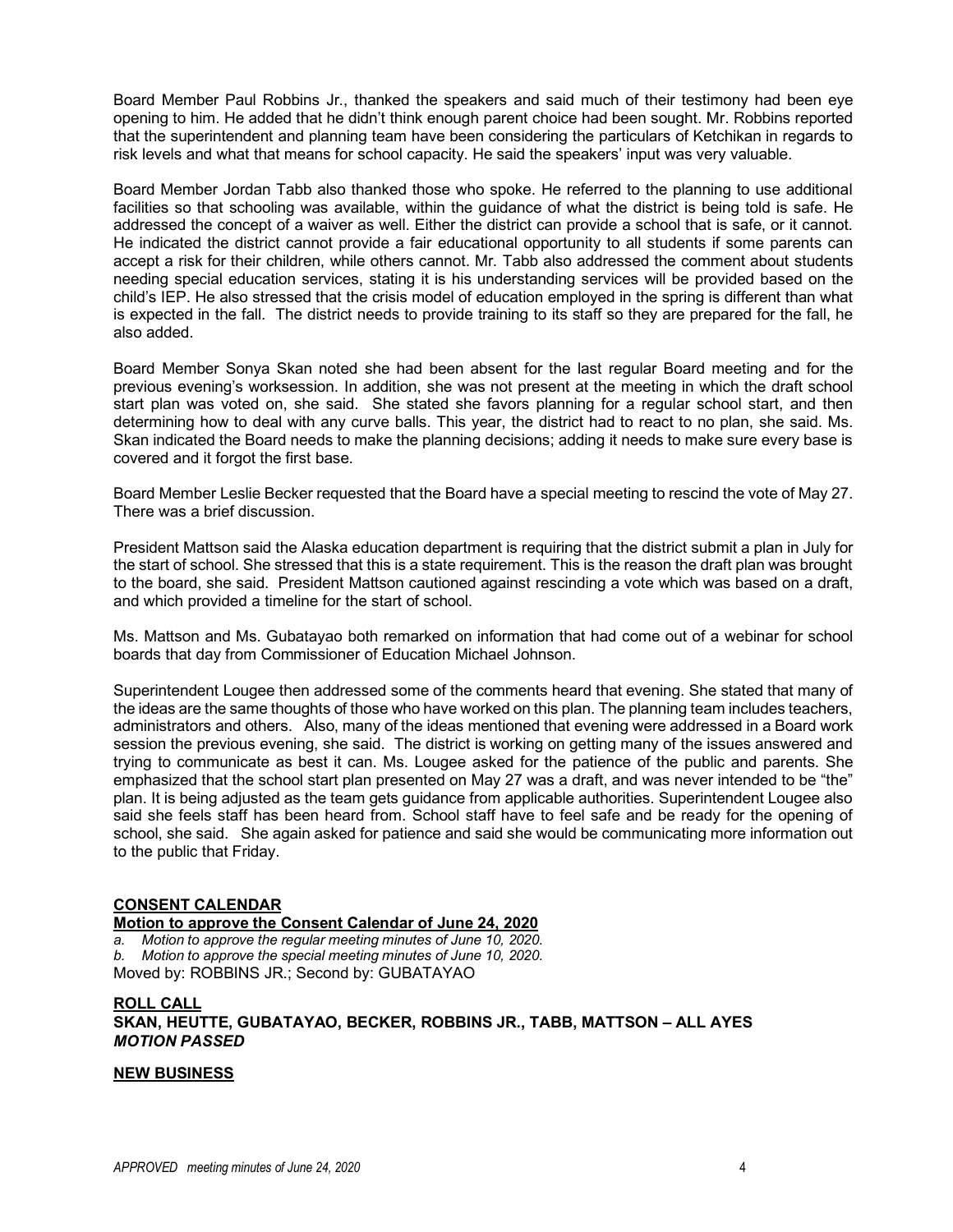### **Motion to approve the FY20 Operating Fund budget transfers as presented**

Moved by: GUBATAYAO; Second by: HEUTTE

### **Discussion**

Noting that this past year had been unusual, Business Manager Katie Parrott explained that the budget transfers essentially align the current budget with actual spending. Budget areas in which spending was less than anticipated are transferred to those areas in which expenditures were higher. Budget transfers above a certain fiscal amount are required to be brought to the Board for its approval, she also explained. Those transfers were indicated by highlighting in a spreadsheet she'd provided in the Board packet. Ms. Parrott emphasized that these budget transfers do not require any additional funds; the transfers are simply a reallocation of funds based on reality. Some of the budget transfers she noted resulted from a significant increase in supplies and materials with subsequent underspending in small tools and equipment. The latter was mainly due to not purchasing previously planned computer servers.

### **ROLL CALL**

# **HEUTTE, SKAN, ROBBINS JR., TABB, BECKER, GUBATAYAO, MATTSON – ALL AYES**

### *MOTION PASSED*

### **DISCUSSION**

Board "Safety" Goal regarding the School Climate and Connectedness survey results: Board members shared ideas and comments on the School Climate and Connectedness Survey results. Board members were asked to bring back a possible goal based on the survey results for the next Board meeting.

Review of AASB Policy Updates: BP and AR 5141.42 Professional Boundaries of Staff with Students –New from AASB; BP 3510; BP and AR 4161 (formal BP adoption required). The policies will be reviewed by the policy committee except for BP 3510, which will go to the Board for a policy hearing. That policy revision incorporates a new section of state statute in regards to preventative maintenance programs.

Review of AR 5116- Changes are recommended to Administrative Regulations dealing with class size, and the regulations now provide more clarification to principals on students transferring from one school to another.

Review KGBSD Annual Agenda Calendar 2020-2021: The annual agenda calendar provides a listing of items that typically come before the Board annually. Notations were made regarding students assessments and that school reports to the Board will start in January. Listing a Board self-evaluation was discussed. It was agreed to schedule an evaluation with a worksession, potentially in July. Review Superintendent Goals. Superintendent Lougee spoke to each of the goals she had written. She had expanded on some goals produced out of a goal setting worksession held earlier this year. Boardmembers made a few suggestions.

Government to Government consultation with Ketchikan Indian Community – A brief report on the June 18 consultation with KIC by several Board members was given. President Mattson hopes to schedule the full School Board to meet with the KIC Board in August. KIC has offered to bring in presenters for a team building training for both boards. Saxman IRA will be contacted for government to government consultation*.* 

## **CITIZEN REMARKS**

Alexandra Ginter asked some questions of the Board, stemming from that evening's meeting. They included: would the Board be making the call on what level of risk the community would be classified at? When will there be a clear outline on what warrants each level, for example, if it depends on infection numbers and will those include travelers or only community member cases; will the data and research be available to the community? Clarification on the finality of a Smart Start plan was requested, as was clarity on guidelines and requirements.

Theresa Elliot suggested the facilities being looked at for ELOs could be used to get kids into school 5 days a week with the proper distance. For example, Ms. Elliott said churches which may already be used for preschools, could provide preschool and kindergarten classrooms, while allowing the other grades to spread out in the public schools.

## **BOARD MEMBER COMMENTS**

Ms. Gubatayao again thanked the individuals who had spoken for sharing their concerns and ideas.

Board President Mattson spoke, stating she was representing herself. She thanked the teachers, administrators and other personnel for their time that they spent into developing this plan and for changing it